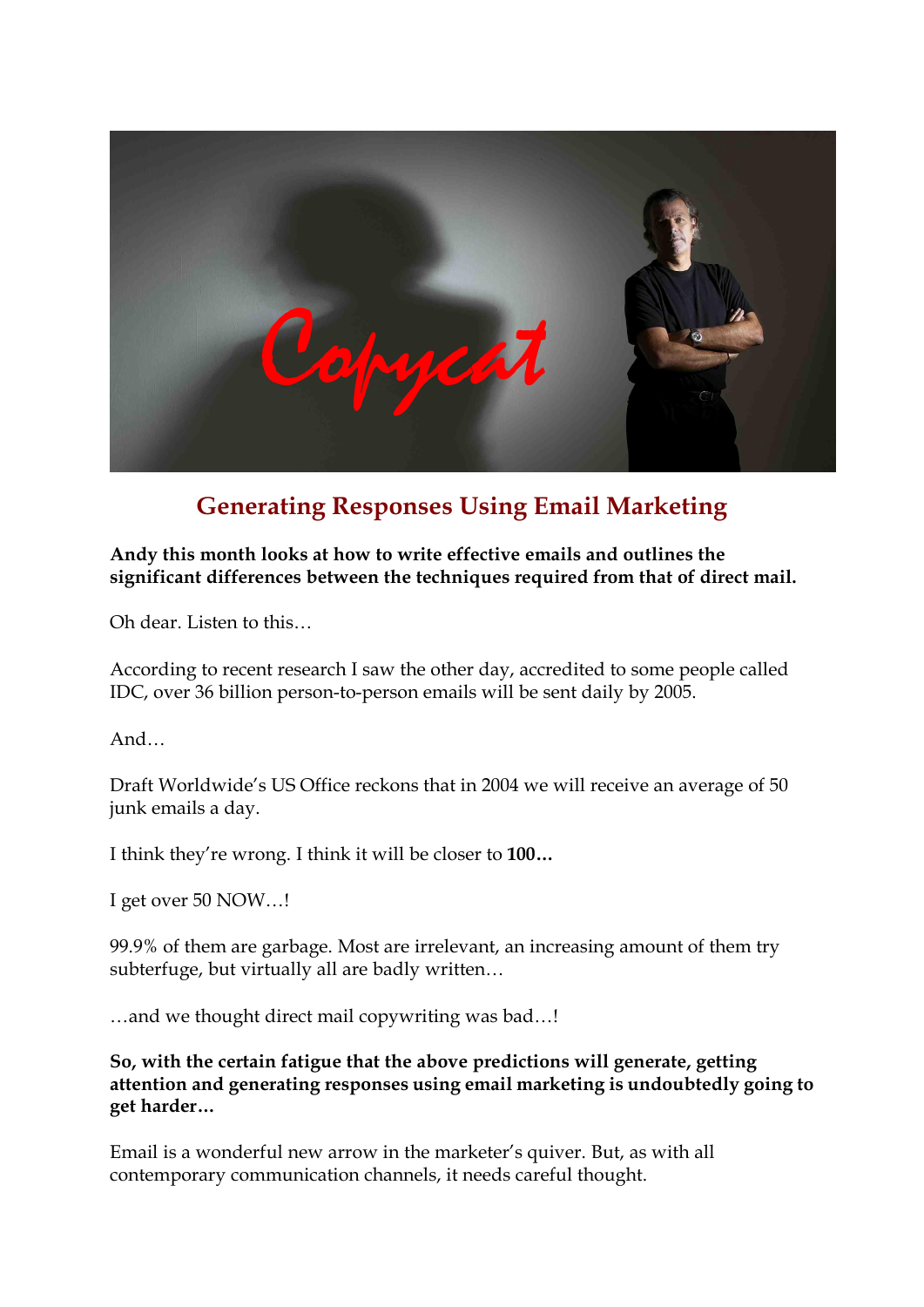What's more, it will always benefit from the personal touch of someone who knows what they are doing.

Contrary to the beliefs of some out there, it is not about mass. It is, as one of my favourite US colleagues would say…about class.

And you won't find much of that in your in-box these days...

Some people believe that email can be an inexpensive alternative compared to direct mail. I don't believe that, judging by what I see…

For every email that reassures, persuades and influences me to respond, I must see over 100, that in my eyes, have seriously damaged their brand by sending out such rubbish.

These days, with competition at an all time high in most business sectors, this can be very costly indeed. You rarely get a second chance…

It's only the same with direct mail, I hear you say. Not so, actually. Just because I don't respond to a mailer, doesn't mean I haven't been impressed by the quality of the approach and the brand message.

I will have been 'softened up' for the next time…

So, if you are looking to run an effective email campaign in the near future, here are a few tips that might help. These apply to both text and html emails.

A screen relationship is much more intimate than a letterbox. We all feel very differently about our email boxes than our letterboxes.

It's a more personal space. So, we have to tread a little more carefully, whilst always recognising that our message has to sell.

A lot of the proven techniques for writing effective direct mail copy apply to emails as well. Benefits not features, AIDA sequence, clarity, verisimilitude etc…

As with direct mail, it's all about the recipient not the writer - and benefit is king.

You should use the words "you," "your" and "yours" as often as you can.

But, there are significant differences too…

Long copy still outpulls short copy in head to head direct mail tests, but with emails it is necessary to keep it short. Especially with your first message.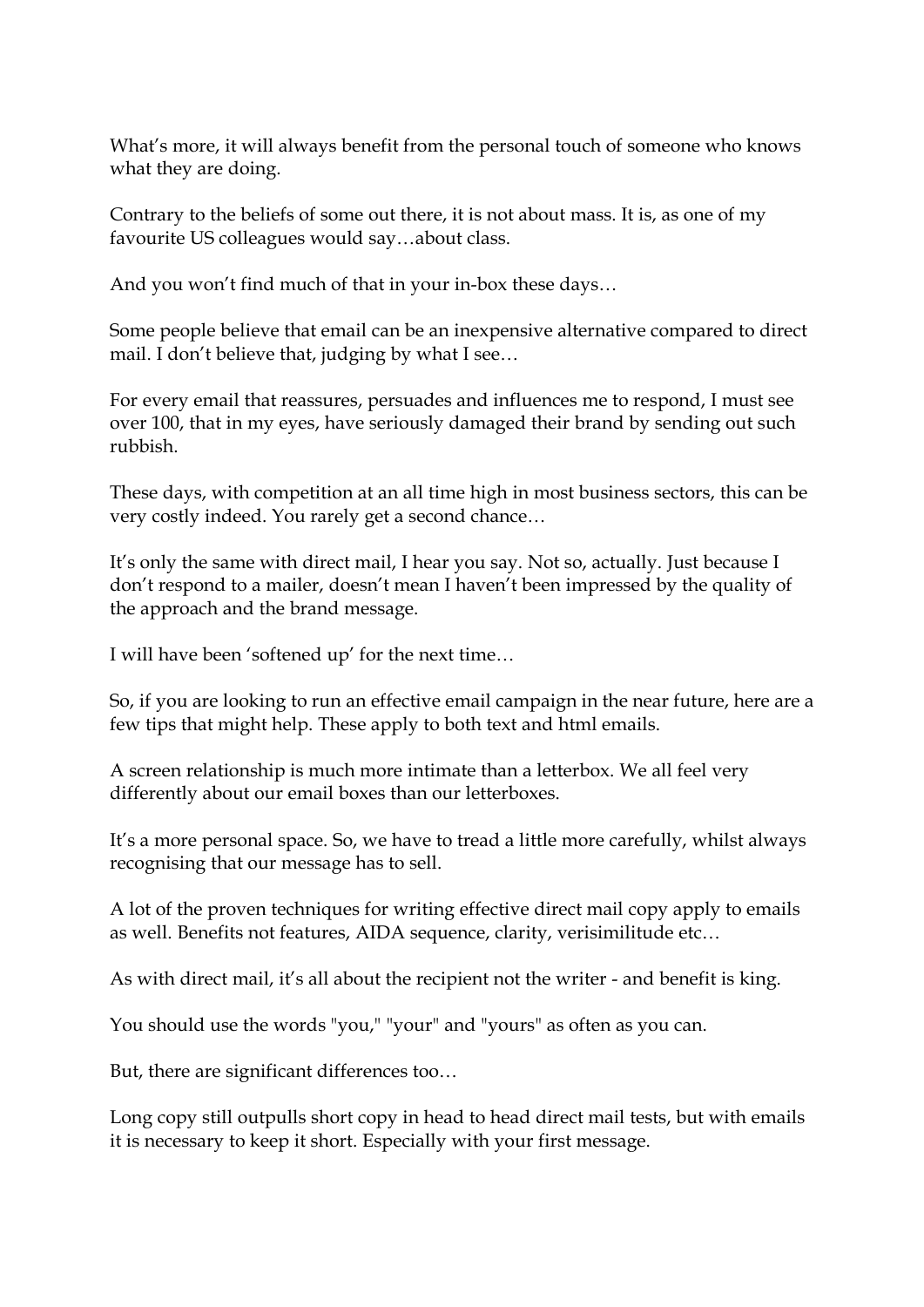Ideally use two or three short paragraphs. Indented is working best at the moment.

The object should be to influence the recipient to request further information via a hyperlink, visit to a website or a follow-up email message.

When they respond, you can then use that 'warmth' you have generated to sell

yourself just a little bit more...<br>…softly softly catchee monkey, remember?

Don't use those proven direct mail words like Free, Win, Guaranteed, Introducing, Cheap, Save, New, ££££'s and others like them. Avoid exclamation marks like the plague. And ALL CAPS in the 'Subject' line will almost certainly result in your message being deleted instantly.

In his superb book on email marketing, Aussie mate Malcolm Auld wrote:

*"The key to getting your email opened can be described in one word 'trust'. Without trust your recipient won't open your email. They'll trust you if they know who you are and understand why you are contacting them.*

*If what you type in the two fields of the heading, 'From' and 'Subject', don't engender trust, you'll get deleted as quick as blinking"*

He's so right. I don't know anyone these days that opens an email attachment if they don't know or trust the sender. It is so dangerous and can have a huge amount of very unpleasant implications.

Writing a 'Subject' line is regarded by some to be pretty much the same as writing headlines for direct mail letters, envelopes, or off the page ads.

I personally think it is much harder than writing headlines for direct mail.

Mainly because at the moment of message delivery – that vital 2-8 seconds – the recipient evaluates your promotional message purely by the 'subject' line and the 'from' box.

Whilst, of course, that same recipient is looking at a screen with, on average, over 20 'one line' messages. Most of which are total rubbish…

At least with direct mail, the recipient can see, touch and be involved with the elements of the dm pack. The PS can be viewed, the pack contents speedily evaluated and the writer identified.

With email messages you don't enjoy that level of attention. So, in my view, it's much harder. The subject line HAS to grab.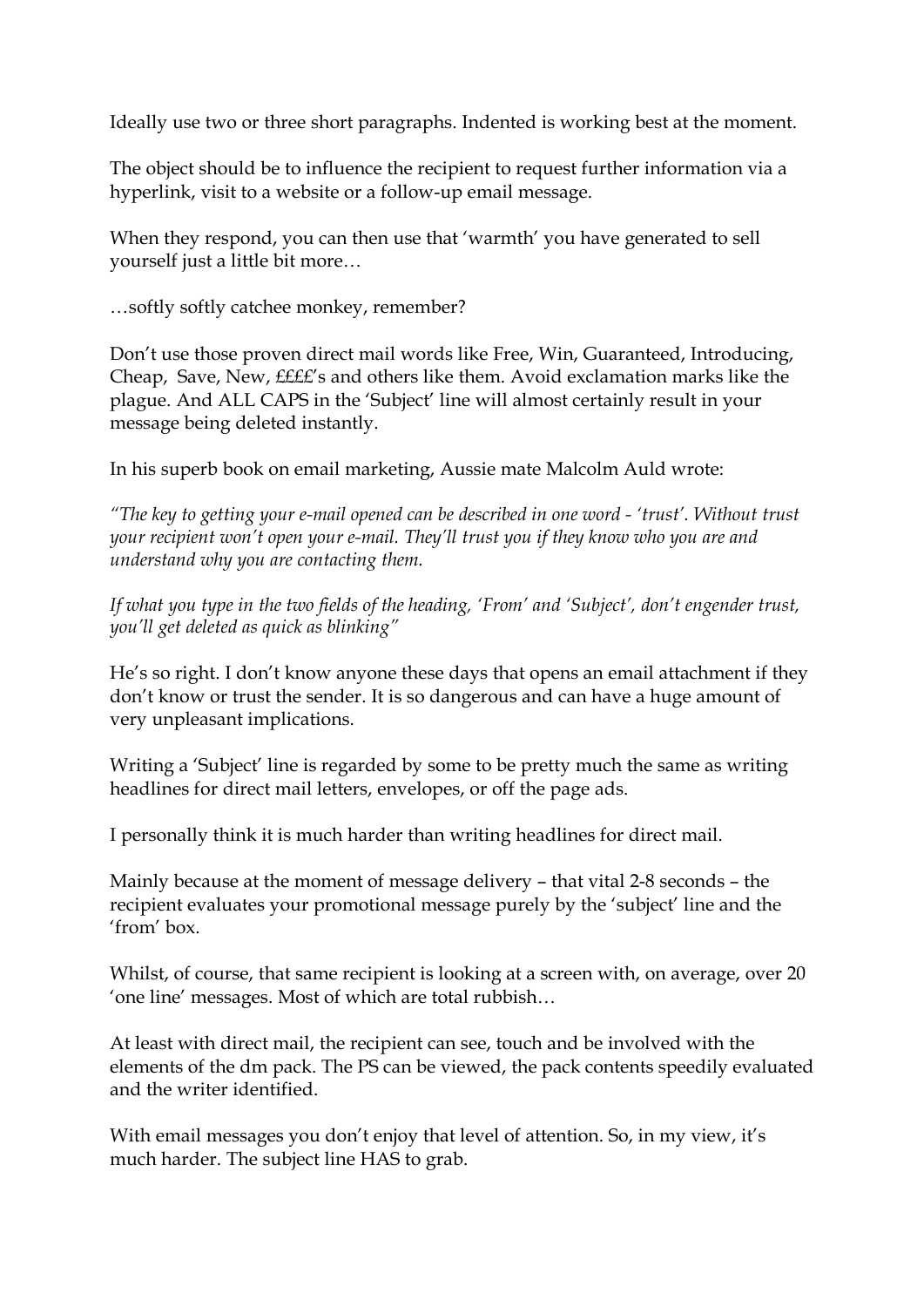There MUST be relevance in there. And it's VITAL that it contains a benefit.

And you only have a maximum of 35 characters to play with…!

As I mentioned in my previous Copycat article on headlines;

*"On average, five times as many people will read the headline of your ad and letter, than will read the body copy. Therefore it is absolutely essential that the winning idea, the proposition, must be in the headline, not in the copy. If it's not, there will be no selling proposition to 80% of your audience."*

It has been proven through testing that if you can incorporate the recipient's name in the 'Subject' line, response will go up. The reason is simple - people enjoy reading their own name – and they'll spot their name before they see the rest of the copy.

Try to keep the subject line under 35 characters, or your headline may not be displayed in full. Keep your line length to 60 characters tops otherwise your copy will suffer from 'word wrap', resulting in a messy layout, which most won't bother with.

Serif typefaces are best. They enjoy far higher screen comprehension than sans serif. Remember, every little bit helps….

There's a very irritating trend at the moment of people who trick you into opening their email. I dislike them with a passion, don't you? Who are these bozos anyway?

Don't they realise that using a scam to get you to open their e-mail is going to result in you hating them and never doing business with them again? What's more, of course, it sends out a strong message that these people are dishonest and not to be trusted.

Here are a few selected emails I received recently that I would like to share with you:

#### **CustomerService50250**

Resorting to trickery NEVER works. The subject line demands I open this.

When I do, I find it refers to a Mortgage offer. Unfortunately, this kind of nonsense is on the increase.

I hate them and will never do business with them now or in the future – whoever they are, CustomerService50250…

Hard to believe isn't it?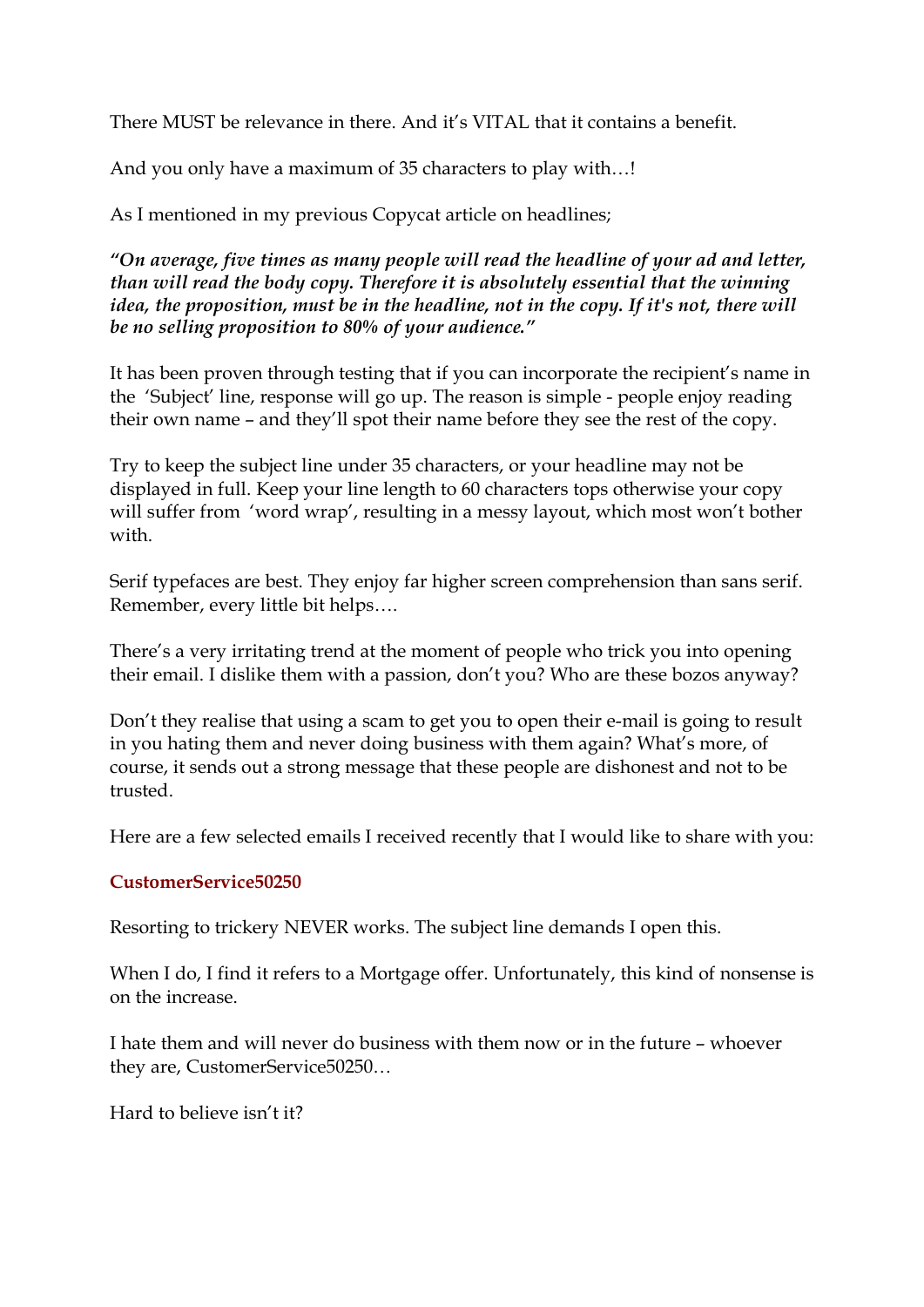

#### **Good Signs**

A very poor email. Subject line offers no benefit. In fact, it offers nothing at all.

| <b>GOOD SIGNS INTRODUCTION</b><br>Subi:<br>12/04/03 19:32:31 GMT Daylight Time<br>Date:<br>goodsign@grn.co.uk (Goodsigns)<br>From:<br>To: info@andyowen.co.uk                                                                                                                                                                                                                                           |  |
|---------------------------------------------------------------------------------------------------------------------------------------------------------------------------------------------------------------------------------------------------------------------------------------------------------------------------------------------------------------------------------------------------------|--|
| DEAR SIR / MADAM.                                                                                                                                                                                                                                                                                                                                                                                       |  |
| WE WOULD LIKE TO INTRODUCE OURSELVES AS SILK SCREEN PRINTERS, BASED IN NORTH<br>WALES, OUR FACILITY CATERS FOR SMALL TO LARGE FORMAT PRINT RUNS IN EITHER FLAT OR FULL COLOUR.<br>WE CAN ACCEPT ARTWORK EITHER BY ISDN, CD OR WE CAN PRODUCE ARTWORK TO YOUR SATISFACTION.<br>IF A VISIT FROM OUR REPRESENTATIVE IS REQUIRED PLEASE LET US KNOW. OR ALTERNATIVELY WE<br>COULD FORWARD YOU OUR BROCHURE. |  |
| WE LOOK FORWARD TO RECEIVING ANY ENQUIRIES YOU MAY HAVE, AND ASSURE YOU OF OUR BEST<br>ATTENTION AND WILLINGNESS TO BE OF SERVICE TO YOU AT ALL TIMES.                                                                                                                                                                                                                                                  |  |

Body copy is badly written and features led (well, it is a printer after all, what do you expect?)

And, on top of all that, the text is in caps, which shouts at me.

No thanks…goodbye…

**Trade Show Training**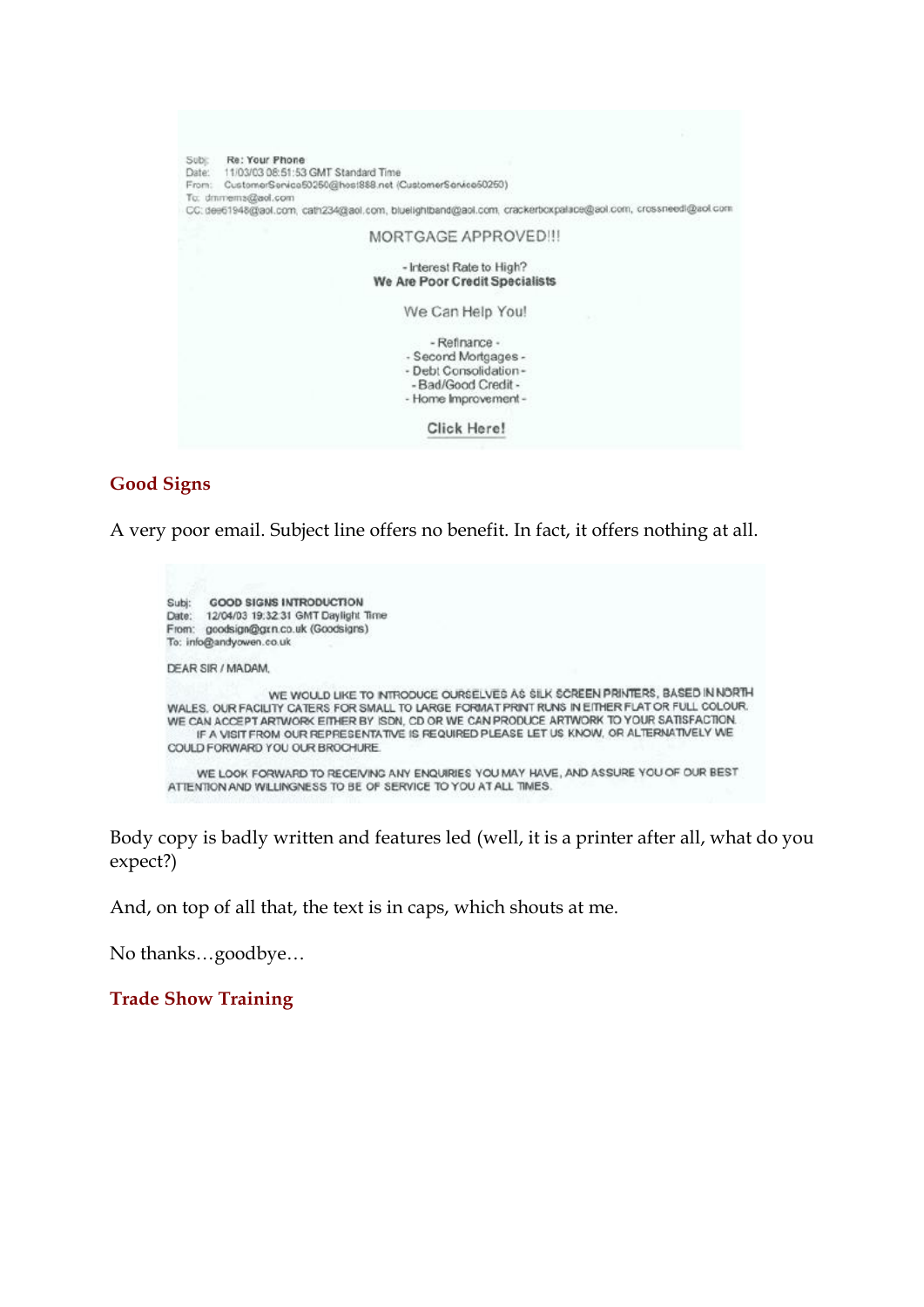| Subj:<br>Are You Resposible?<br>24/03/03 19:06:18 GMT Standard Time<br>Date<br>From:<br>julia@tradeshowtraining.com (Trade Show Training)<br>To: andyowen@ad.com                                                              |  |
|-------------------------------------------------------------------------------------------------------------------------------------------------------------------------------------------------------------------------------|--|
| Newsletter                                                                                                                                                                                                                    |  |
|                                                                                                                                                                                                                               |  |
| Are You Responsible?                                                                                                                                                                                                          |  |
| of course you are. In today's economy everybody is responsible<br>for a firm's sucees, so it's important to take a critical look at<br>every aspect of your business.                                                         |  |
| You know that trade shows remain the best face-to-face component<br>of the marketing mix. And, like any business investment, your<br>trade show program must be revewed frequently for competency and<br>bottom-line results. |  |
| You should start the review with these tough questions and give<br>honest answers -                                                                                                                                           |  |

Yes, I'm responsible. But these jokers obviously aren't.

Spelling mistakes in the subject line are instant death. And deserve to be.

Even if it had been spelt correctly, it's still very poor.

The question in the subject line is lazy and totally uninteresting and very, very zappable, which is what I suspect most recipients did with it…

## **APS Advertising**

Another subject line with zero benefit and even less attraction…

| Subj. Expand your thinking<br>15/04/03 08:39:36 GMT Daylight Time<br>Date:<br>info@apsadvertising.com<br>From:<br>To: andyowen@aol.com                                                                                                                                                                                                                                                                     |
|------------------------------------------------------------------------------------------------------------------------------------------------------------------------------------------------------------------------------------------------------------------------------------------------------------------------------------------------------------------------------------------------------------|
| Sign Design is expanding! With the arrival of our brand<br>new Ultra-Wide Blaze XL Jet printer, we can print your images on a huge<br>range of media at truly massive sizes. Outdoor banners, signage, flags,<br>vehicle liveries (including plane graphics!) - if you can imagine it, we<br>can print it. Posters, light boxes, front-lit, back-lit, indoors,<br>outdoors, vinyls, fabrics, even carpets. |
| And big is also beautiful. Our Blaze XL jet is fully specified to offer<br>true 6 colour colour printing for ultimate image quality, and we use<br>lade-resistant inks as standard.                                                                                                                                                                                                                        |
| In fact, our new machine is so big we had to move to a whole new<br>factory!                                                                                                                                                                                                                                                                                                                               |
| If you want to be big in Dubai, contact us today!                                                                                                                                                                                                                                                                                                                                                          |
| Email:<br>info@apsadvertising.com <mailto:info@apsadvertising.com></mailto:info@apsadvertising.com>                                                                                                                                                                                                                                                                                                        |
| 04 3245266<br>Phone:<br>Nicola Stewart<br>Business Development Manager                                                                                                                                                                                                                                                                                                                                     |
|                                                                                                                                                                                                                                                                                                                                                                                                            |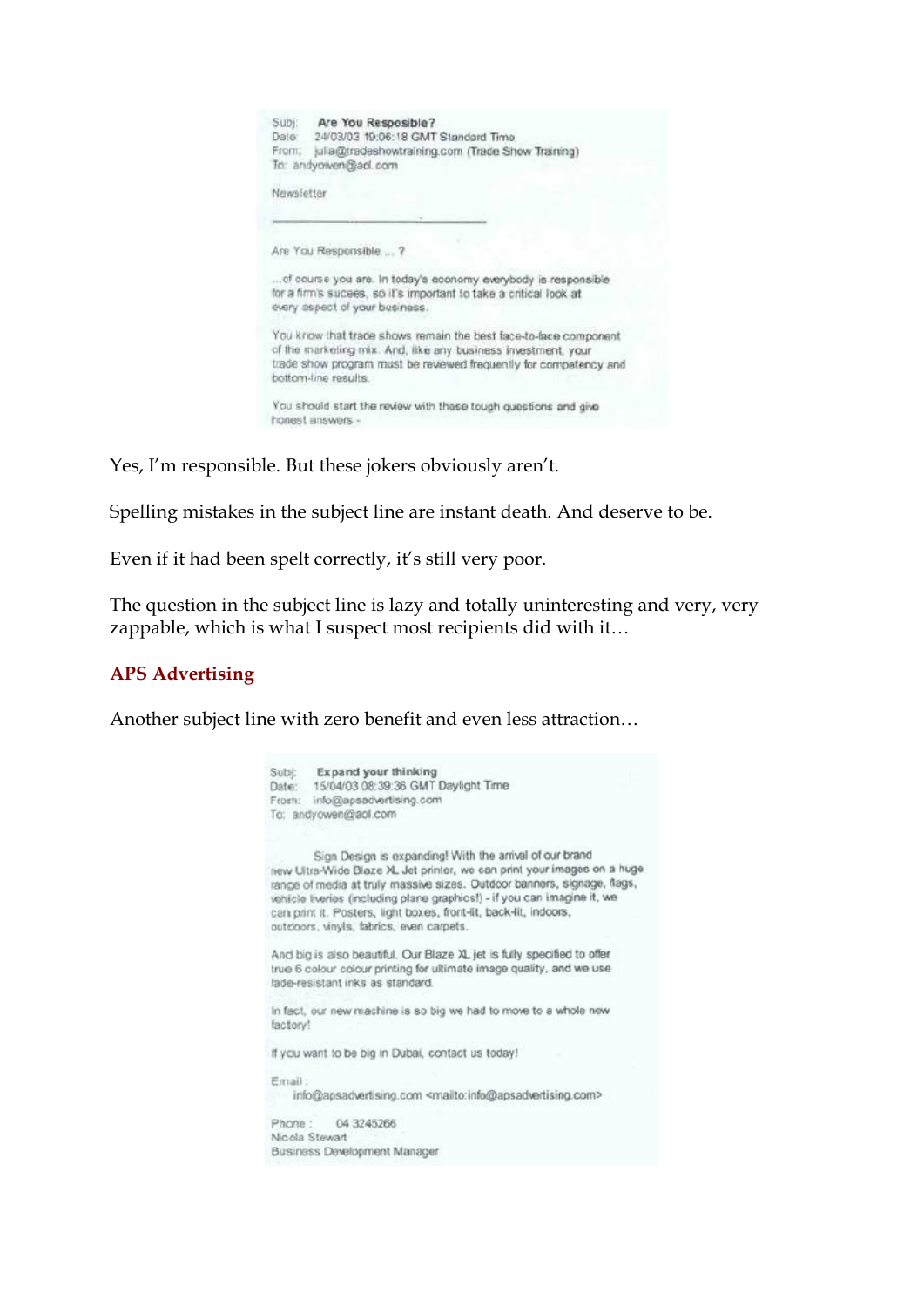Written by the cleaner on a quiet night.

The copy is 100% about them. Nothing about what they can do for me.

I am not in the slightest bit interested about their expansion or their brand new printer.

I thought I WAS big in Dubai anyway…!

Lets leave the final word with the master…

My old chum Drayton Bird recently stated that, in his opinion, the main barriers to development of the e-mail marketing industry will be no different than with the introduction of most new technology:

*"You'll see lots of incompetence as people will be in too much of a hurry to plan and execute properly; technojitters caused by unreliable technology; a failure to understand that the rules of direct marketing will apply to this as to everything else in marketing; and a failure to coordinate, measure or test enough".*

More relevant to this article, the great man also foresees problems arising from lack of skills and commonsense:

*"… a shortage of people who can write"*

In the case of writing for email, in my view this becomes even more critical.

Because, you are looking for a knowledgeable writer who can write effectively, with strict discipline, within almost impossible technical restrictions.

Not easy. Not easy at all. There are not may out there that will be able to do it.

But, the best of luck in your search…and…

Keep the faith…

See you next month.

If anyone would like complete copies of any letters reviewed here, please contact Andy direct at **[andyowen@aol.com](mailto:andyowen@aol.com)** or **[copydeskUK@aol.com](mailto:copydeskUK@aol.com)**